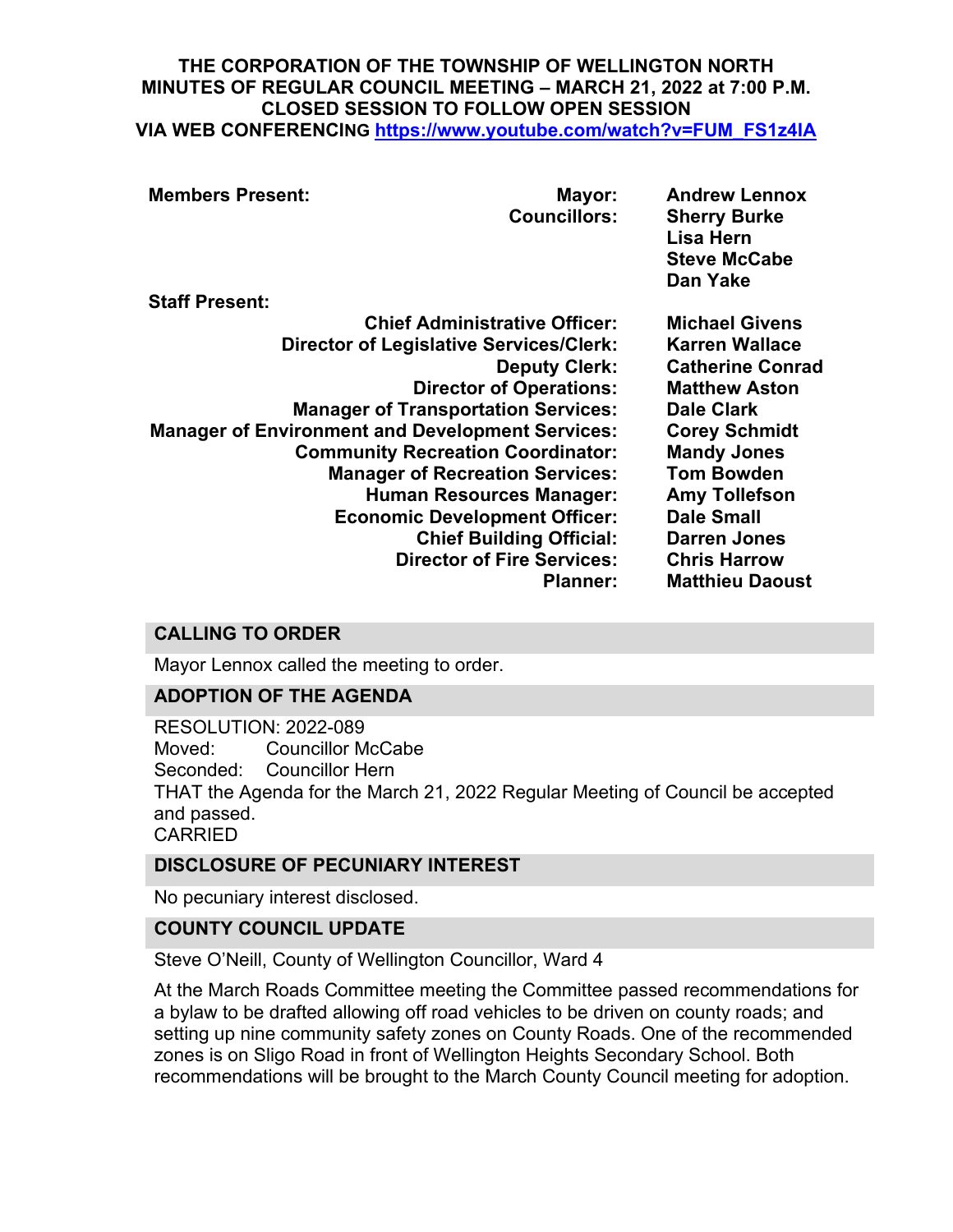Implementation of permitting ORV's on County roads is expected in the first half of 2022.

Leaf and yard waste monthly pickup will begin in April running through to the month of November. This year October and November will have two pickups instead of one. Two pickups in those months are scheduled due to the high volume of material being put out for collection. In 2021 it was taking more than the scheduled week to get all the material collected. Leaf and yard waste is collected in 56 designated urban areas county wide.

In November 2021 an Institutional, Commercial and Industrial organic waste pilot program was implemented. This is in addition to regular weekly residential green bin pickup and is scheduled to run through until June 2022. In its first two months 51 tonnes of food waste was diverted from landfill and 4.5 tonnes of edible food went to local food security organizations. Local participants include Mount Forest Foodland, Arthur Foodland, and two county housing units in Arthur on Frederick and Edward Streets. Currently the program is mostly set up along the Highway 6 corridor and includes participants in the city of Guelph. This program has gotten off to a great start and will hopefully continue and expand. There is no cost to participate in the pilot program.

A notice of motion was approved by Council in February asking staff to look into the possibility of having automated speed enforcement set up in community safety zones on County roads. Speeding on County roads that run through some of our hamlets is certainly one of the more common complaints received from residents. The OPP use Black Cat speed monitoring devices to check areas of concern and to see if extra enforcement is needed in those areas. These areas of concern are identified through resident complaints or places that officers are aware of problems. As an example, in Alma on County Road 17, the east/west route, and County Road 7, the north/south route, monitoring shows 85% of traffic is passing through at over 65km/hr, in a 50km/hr zone. The Black Cat data helps the OPP concentrate enforcement in areas that are shown to have a high number of speeders. Alma is not included in one of the 9 community safety zones.

County meetings have gone back to in person as of March. As of April 1st masks will not be required to attend meetings.

#### **RECESS TO MOVE INTO PUBLIC MEETING**

RESOLUTION: 2022-090

Moved: Councillor Burke

Seconded: Councillor Yake

THAT the Council of the Corporation of the Township of Wellington North recess the March 21, 2022 Regular Meeting of Council for the purpose of holding a Public Meeting under the Planning Act: 7:07

• Richard and Grace Gingrich, Minor Variance CARRIED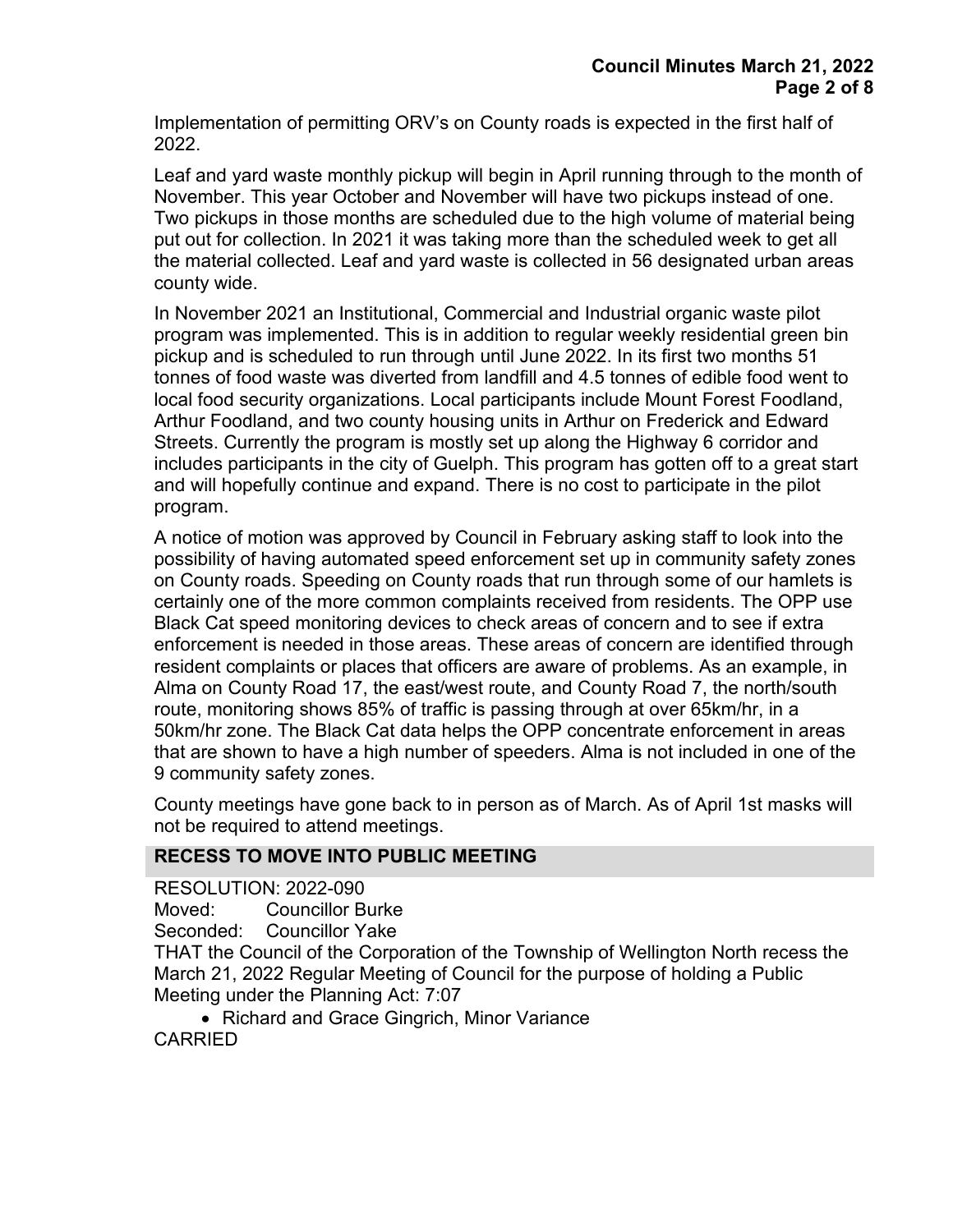### **RESUME REGULAR MEETING OF COUNCIL**

RESOLUTION: 2022-091 Moved: Councillor McCabe Seconded: Councillor Yake

THAT the Council of the Corporation of the Township of Wellington North resume the March 21, 2022 Regular Meeting of Council at 7:15 p.m. CARRIED

### **DEPUTATION**

1. Joel Officer, Officer's Auto Care Inc., 210 Industrial Drive, Mount Forest

• Lot Line Adjustment

Mr. Officer appeared before Council to request a lot line adjustment to move the property line away from the former rail trail and closer to the building. The rail trail would be turned over to the municipality.

Council reviewed the process noting if the Township agrees, the land is deeded to the Township, exempt from the legislative consent process.

### **ADOPTION OF MINUTES OF COUNCIL AND PUBLIC MEETING**

1. Regular Meeting of Council, March 7, 2022

RESOLUTION: 2022-092 Moved: Councillor McCabe Seconded: Councillor Burke THAT the minutes of the Regular Meeting of Council held on March 7, 2022 be adopted as circulated. CARRIED

#### **BUSINESS ARISING FROM PREVIOUS MEETINGS OF COUNCIL**

No business arising from previous meetings

## **IDENTIFICATION OF ITEMS REQUIRING SEPARATE DISCUSSION**

1b, 1c, 3a, 6a, 6d, 7b

#### **ADOPTION OF ALL ITEMS NOT REQUIRING SEPARATE DISCUSSION**

RESOLUTION: 2022-093

Moved: Councillor Burke

Seconded: Councillor Yake

THAT all items listed under Items for Consideration on the March 21, 2022 Council agenda, with the exception of those items identified for separate discussion, be approved and the recommendations therein be adopted:

THAT the Council of the Corporation of the Township of Wellington North receive the minutes of the Mount Forest District Chamber of Commerce meeting held on February 15<sup>th</sup>, 2022 and the January 31, 2022 Financial Report.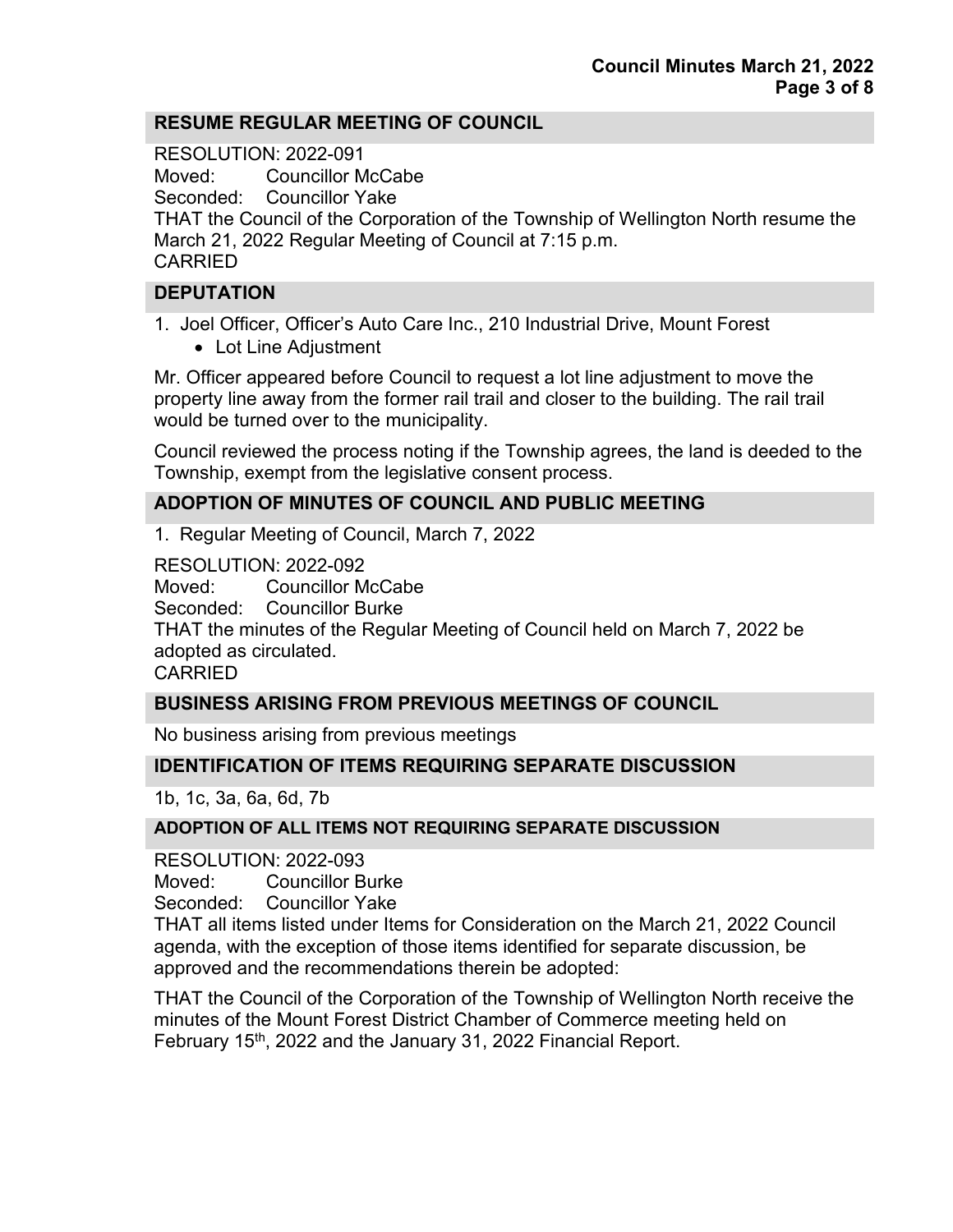THAT the Council of the Corporation of the Township of Wellington North receive Report DC 2022-011 being a report on Consent Application (Easement) B15-22 known as Part Lots 2 & 3, Concession 4 in the former Township of Arthur. AND FURTHER THAT the Council of the Township of Wellington North supports consent application B15-22 as presented.

THAT the Council of the Corporation of the Township of Wellington North receive Report CBO 2022-04 being the Building Permit Review for the period ending February 28th, 2022.

THAT the Council of the Corporation of the Township of Wellington North receive Report EDO 2022-010 being a Growth Plan, Housing & Development update; AND FURTHER that Council supports the staff recommendation to hold a Growth, Housing & Development Public Information Session on Wednesday April 13th.

THAT the Council of the Corporation of the Township of Wellington North receive for information Report EDO 2022-011 being a report on the Local Labour Market and the Western Ontario Warden Caucus (WOWC) Workforce Development Strategy.

THAT the Council of the Corporation of the Township of Wellington North receive the Vendor Cheque Register Report dated March 14, 2022

THAT the Council of the Corporation of the Township of Wellington North receive Report OPS 2022-012 being a report on the award of the Township's 2022 operations truck tender;

AND FURTHER THAT Council award Part B of RFT 2022-004 to Arthur Chrysler Dodge Jeep at a cost of \$50,745.00 plus applicable taxes;

AND FURTHER THAT Council direct staff to increase the budget associated with Part B of this tender project by \$7,000.00 to fund this purchase;

AND FURTHER THAT Council direct the additional \$7,000.00 be funded from the Waterworks Reserve Fund;

AND FURTHER THAT Council award Part C of RFT 2022-004 to Arthur Chrysler Dodge Jeep at a cost of \$61,851 plus applicable taxes;

AND FURTHER THAT Council authorize the Director of Operations or their designate to sign any necessary agreements with the successful bidders to execute this project.

THAT the Council of the Corporation of the Township of Wellington North receive Report OPS 2022-013 being a report on the award of the Campbell DeVore playground;

AND FURTHER THAT Council award the replacement of the Campbell DeVore playground to Park N Water Ltd at a project cost of \$140,989.18 plus applicable taxes;

AND FURTHER THAT Council authorize the Director of Operations or their designate to sign any necessary agreements with the successful bidders to execute this project. THAT the Council of the Corporation of the Township of Wellington North receive the Township of Southgate, Notice of Virtual Public Meeting concerning a proposed New Official Plan.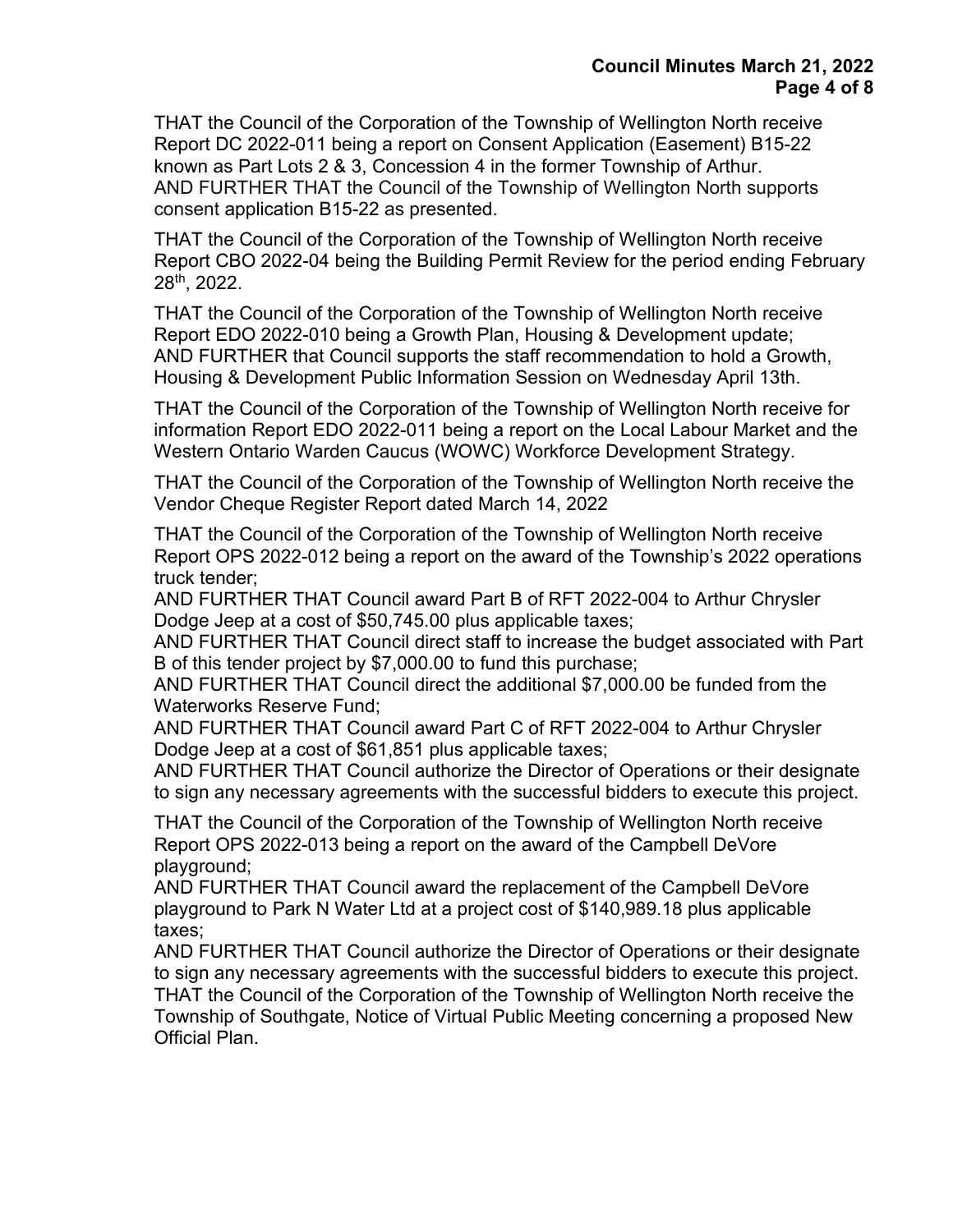THAT the Council of the Corporation of the Township of Wellington North receive the correspondence from Mary I. McIntee, dated March 2, 2022, regarding the intersection of Main Street and King Street, Mount Forest.

### CARRIED

### **CONSIDERATION OF ITEMS FOR SEPARATE DISCUSSION AND ADOPTION**

RESOLUTION: 2022-094 Moved: Councillor McCabe Seconded: Councillor Hern

THAT the Council of the Corporation of the Township of Wellington North receive the minutes of the Arthur 150 Committee March 2, 2022 and March 8, 2022 meetings. CARRIED

RESOLUTION: 2022-095

Moved: Councillor Burke

Seconded: Councillor Yake

THAT the Council of the Corporation of the Township of Wellington North receive the minutes of the Mount Forest Business Improvement Association meeting held on March 8, 2022.

CARRIED

RESOLUTION: 2022-096

Moved: Councillor Burke

Seconded: Councillor McCabe

THAT the Council of the Corporation of the Township of Wellington North receive Report CBO 2022-03 being a report on the award of the Township's 2022 Building Department pick-up truck tender;

AND FURTHER THAT Council direct staff to increase the budget associated with the purchase of a pick-up truck for the Building Department by an additional \$5,745.00 being funded from the Building Permit Reserve Fund (\$290,400);

AND FURTHER THAT Council award Part A of RFT 2022-004 to Arthur Chrysler Dodge Jeep at a cost of \$50,745.00 plus applicable taxes. CARRIED

RESOLUTION: 2022-097

Moved: Councillor Hern

Seconded: Councillor McCabe

THAT the Council of the Corporation of the Township of Wellington North receive Amended Report OPS 2022-010 being a report on the award of the Township's 2022 Asphalt Program;

AND FURTHER THAT Council award Parts D, E, F, G, H, I and provisional items of RFT 2022-001 (Township's 2022 asphalt program) to The Murray Group Limited at a project cost of \$219,585;

AND FURTHER THAT Council direct staff to utilize any additional budget dollars from the asphalt program to fund the Queen Street East Connecting Link project;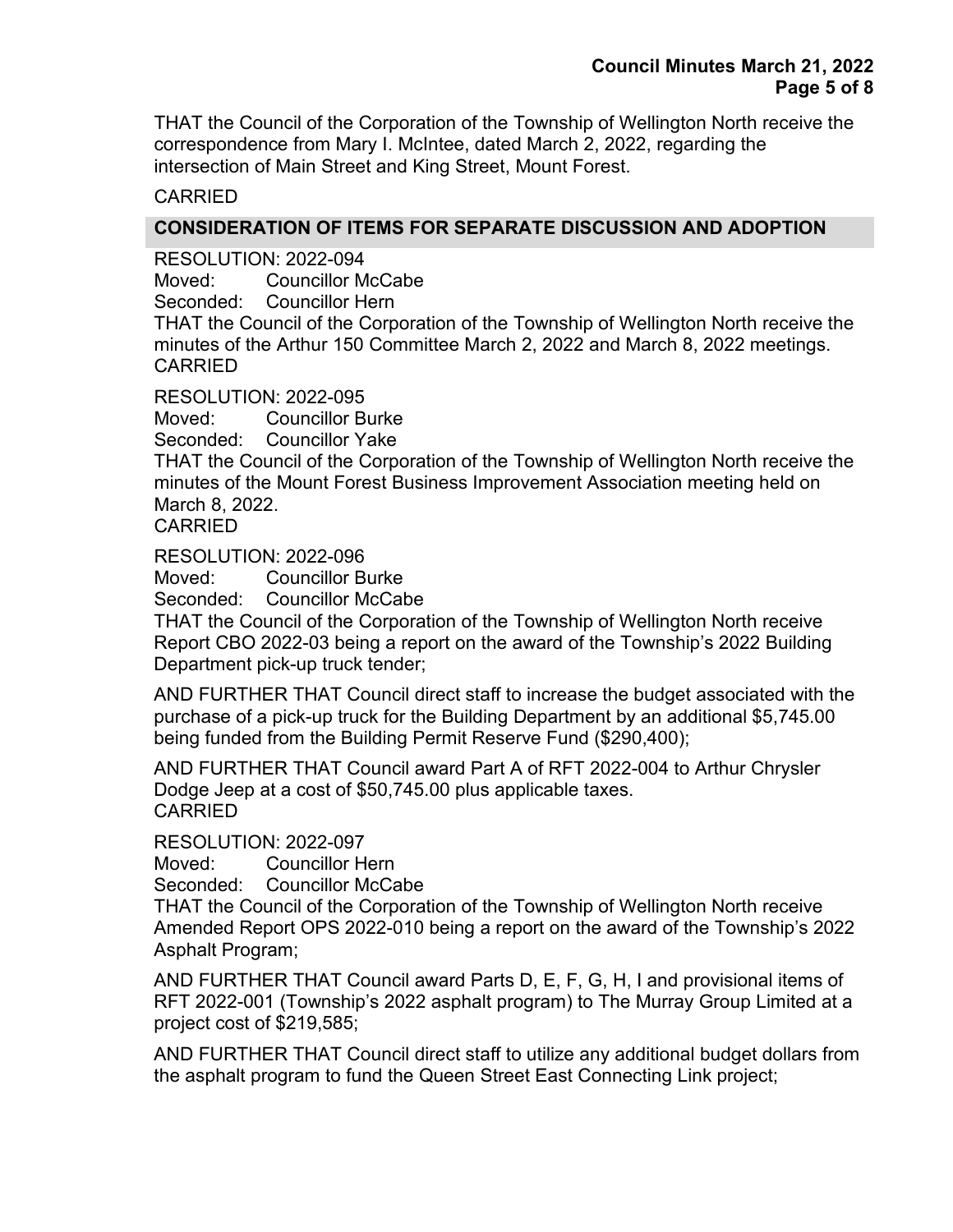AND FURTHER THAT Council authorize the Director of Operations or their designate to sign any necessary agreements with the successful bidders to execute this project. CARRIED

RESOLUTION: 2022-098

Moved: Councillor Burke

Seconded: Councillor Yake

THAT the Council of the Corporation of the Township of Wellington North receive Report OPS 2022-014 being a report on the award of the Queen Street East Connecting Link Project;

AND FURTHER THAT Council award the request for tender to Cox Construction at a cost of \$3,632,365.46 plus applicable taxes;

AND FURTHER THAT Council direct staff increase the budget associated with this project by \$1,072,983.09;

AND FURTHER THAT Council approve utilization of the remaining asphalt program budget and Capital Infrastructure Reinvestment Reserve Funds, Waterwork Reserve Fund and unallocated 2022 Ontario Community Infrastructure Funds (OCIF) to fund the gap between approved budget and actual costs;

AND FURTHER THAT Council authorize the Mayor and Clerk to sign any necessary agreements with Cox Construction or the Ministry of Transportation to execute this project.

CARRIED

RESOLUTION: 2022-099

Moved: Councillor McCabe

Seconded: Councillor Yake

THAT the Council of the Corporation of the Township of Wellington North receive the Wellington North Power Inc. Quarterly Newsletter, Quarter 4: October 1<sup>st</sup> to December 31st, 2021.

CARRIED

## **NOTICE OF MOTION**

Councillor Burke requested that a motion be brought to the April 11, 2022 Regular Council Meeting requesting a review of the Fleet Management Policy and branding of the Township fleet.

## **COMMUNITY GROUP MEETING PROGRAM REPORT**

Councillor Hern (Ward 3):

- Attended the Mount Forest Chamber of Commerce, Arthur Chamber of Commerce and Arthur BIA meetings
- Mount Forest Chamber of Commerce has been discussing the Fireworks Festival, and is working on the Mount Forest Guide, and is looking forward to the Easter Egg Hunt
- Arthur Chamber of Commerce and the Arthur BIA have some leads on a new administrator.
- Arthur BIA went through their work plan for 2022 and the Arthur 150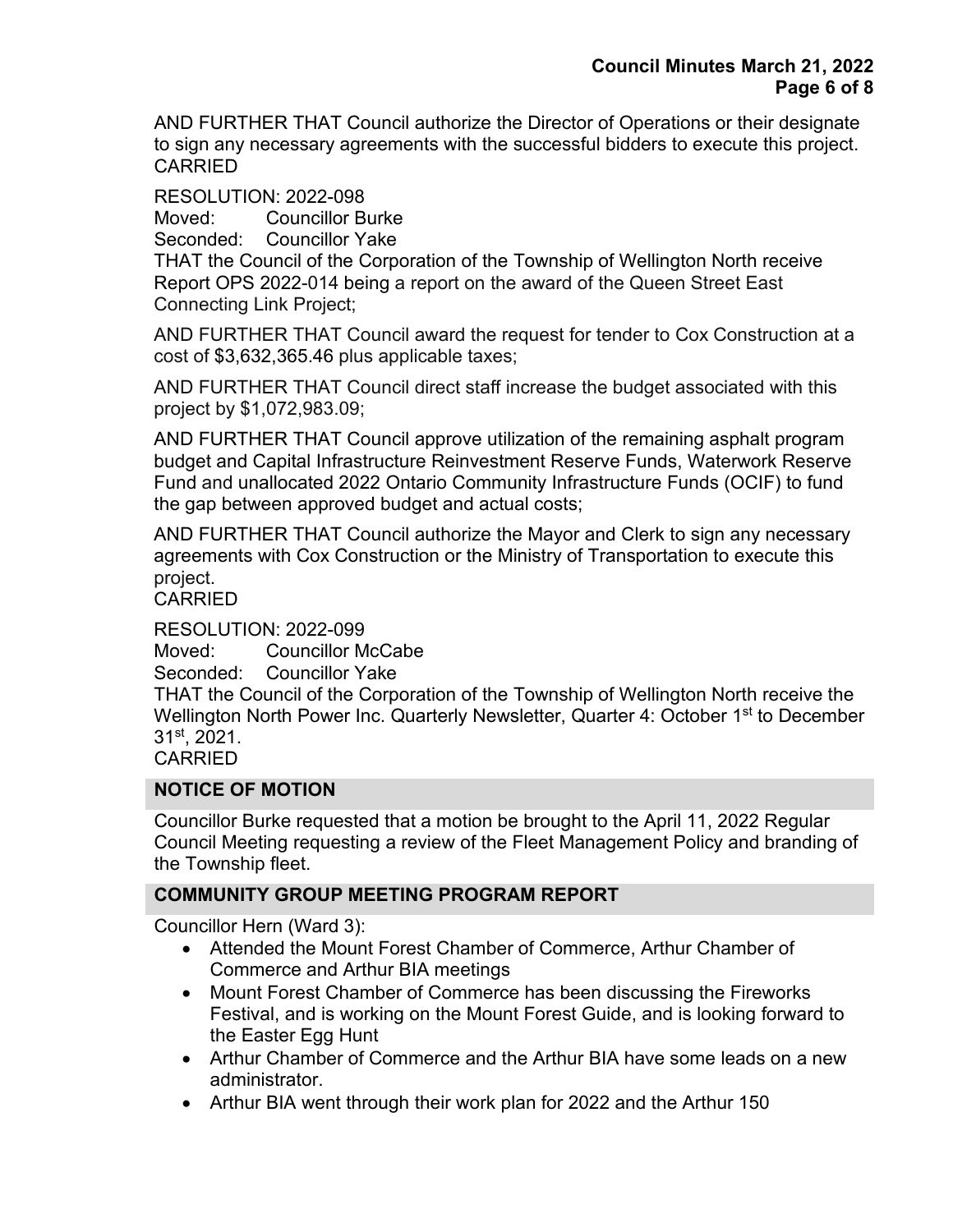• Cultural Roundtable meeting scheduled for this week. There are some new people interested in joining the Cultural Roundtable.

Councillor McCabe (Ward 4):

• Attended the March 17th SVCA meeting

# **CLOSED MEETING SESSION**

The meeting is closed pursuant to Section 239 (2) of the Municipal Act, 2001, specifically:

(k) a position, plan, procedure, criteria or instruction to be applied to any negotiations carried on or be carried on by or on behalf of the municipality or local board

(b) personal matters about an identifiable individual, including municipal or local board employees;

RESOLUTION: 2022-100

Moved: Councillor Burke

Seconded: Councillor Hern

THAT the Council of the Corporation of the Township of Wellington North go into a meeting at 8:02 p.m. that is closed to the public under subsection 239 (2) of the Municipal Act, 2001, specifically:

- (k) a position, plan, procedure, criteria or instruction to be applied to any negotiations carried on or be carried on by or on behalf of the municipality or local board
- (b) personal matters about an identifiable individual, including municipal or local board employees;

CARRIED

- 1. REPORTS
	- OPS 2022-001 being a report on a request by the owner at 210 Industrial Drive for an easement on a portion of their property in favour of the Township for drainage and or trail rights
	- Verbal Report, Chief Administrative Officer, personnel matter
- 2. REVIEW OF CLOSED SESSION MINUTES
	- February 22, 2022

## 3. RISE AND REPORT FROM CLOSED MEETING SESSION

## RESOLUTION: 2022-101

Moved: Councillor Yake

Seconded: Councillor Burke

THAT the Council of the Corporation of the Township of Wellington North rise from a closed meeting session at 8:40 p.m.

CARRIED

RESOLUTION: 2022-102 Moved: Councillor Hern Seconded: Councillor Burke